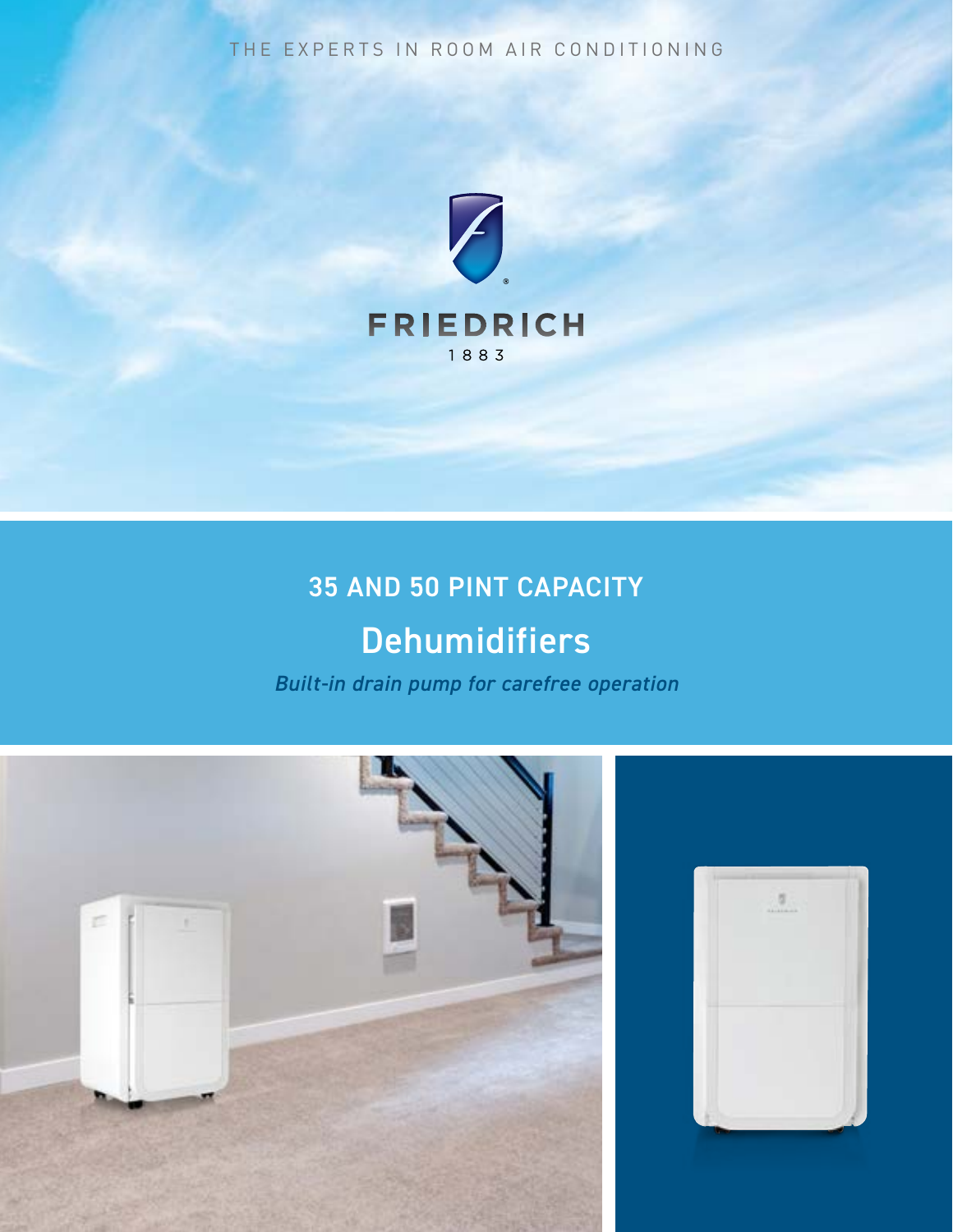#### Comfort & Convenience:

- Top-mount digital touch controls display room temperature & relative humidity level
- Set humidity level from 30% to 90% RH
- Low temperature operation to 41°F
- Removable condensate bucket with handle
- Washable, slide-out filter
- 24 hr. ON/OFF timer (timer must be set for each use-no memory)
- 2-speed fan
- Automatic defrost cycle
- Auto-restart
- Built-in casters for easy mobility
- 6 ft. power cord

#### 3 Drainage Options:

- Intuitive drain pump operation senses condensate levels and begins draining process as needed. Unit will continue operations after emptying without any manual reset. All models come with removable condensate bucket (up to 16 pts.)
- Built-in drain pump that can pump condensation vertically or horizontally up to a combined distance of 15 feet
- All models have continuous drainage outlet

#### Energy Efficiency:

- ENERGY STAR® models
- Fan cycles off with the compressor

#### Sleek, Clean Modern Design

• Non-louvered front panel has a clean, stylish appearance that doesn't accumulate unsightly dust, pet hair and other household debris.





Built-in drain pump Slide out condensate bucket Continuous drain option



#### Dehumidifier Sizing Guide

Dehumidifier capacity is usually measured in pints per 24 hours and is determined by two factors:

- 1. The size of the space that needs to be dehumidified.
- 2. The conditions that exist in the space before dehumidification. Use the chart to estimate the capacity you need.

|                                                                                                                           | <b>Small to</b><br>mid-size space | Mid-size to<br>large space        |  |
|---------------------------------------------------------------------------------------------------------------------------|-----------------------------------|-----------------------------------|--|
| <b>Room Conditions</b>                                                                                                    | 100 - 1,000 sq. ft.               | $1,000 - 2,000$ sq. ft.           |  |
| Damp <b>A</b><br>Area feels damp and has a musty<br>odor only in humid weather                                            | D35<br>$(35 \text{ pint})$        |                                   |  |
| Very Damp & &<br>Area always feels damp & has a<br>musty odor & may exhibit damp<br>spots on walls & floors               | D35<br>$(35 \text{ pint})$        |                                   |  |
| Wet <b>&amp; &amp; &amp;</b><br>Area always feels and smells wet and<br>the walls & floors sweat or seepage<br>is present | D35<br>$(35 \text{ pint})$        | D50<br>$(50 \text{ pint})$        |  |
| Extremely Wet $\bigcirc$ $\bigcirc$ $\bigcirc$ $\bigcirc$<br>Area has wet floors or exhibits<br>standing water            | D35<br>$(35 \text{ pint})$        | <b>D50</b><br>$(50 \text{ pint})$ |  |